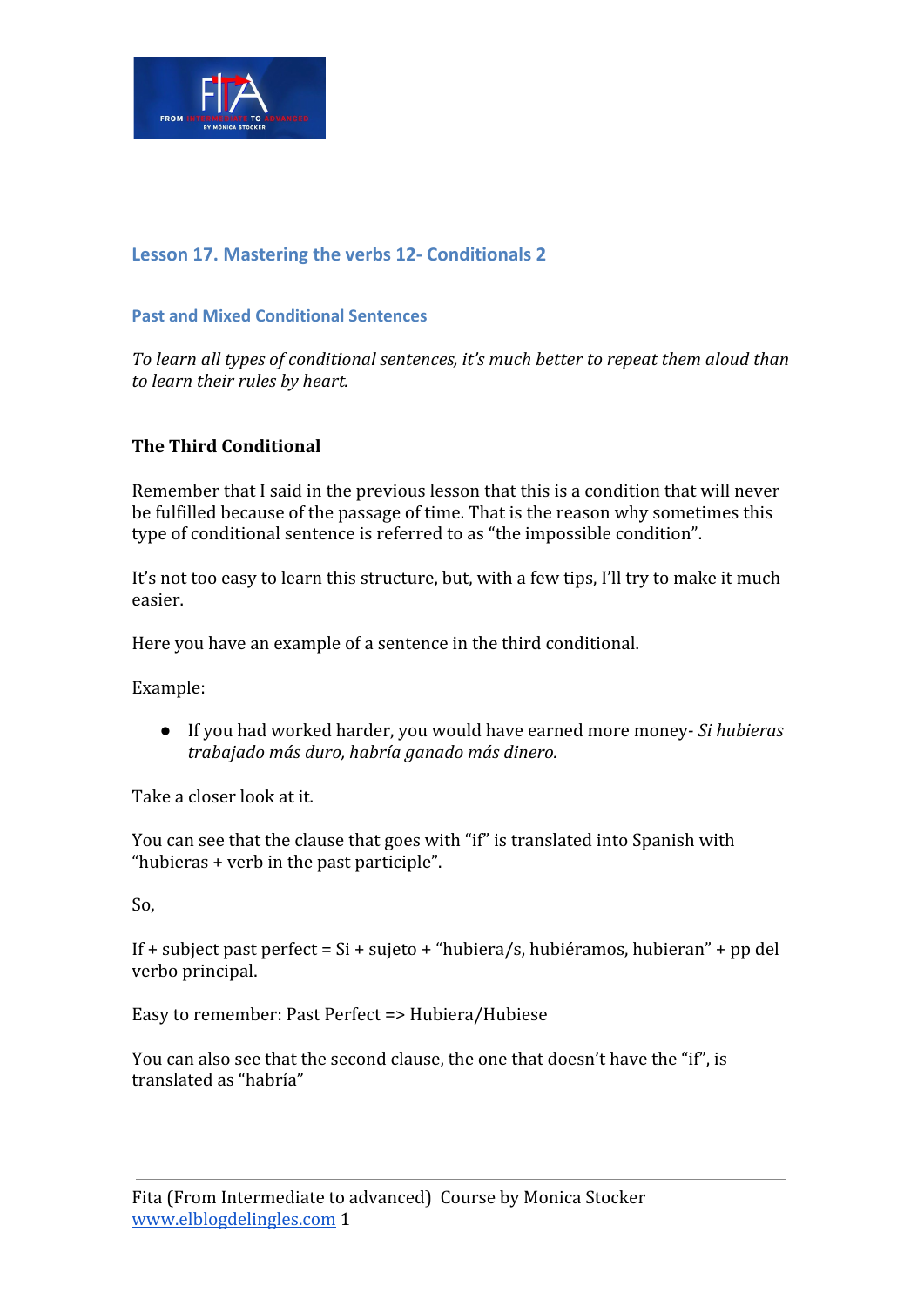

So...

Subject + would + have + past participle of the main verb = habría.

Easy to remember: Would have => habría

Therefore, every time you want to say something in the third conditional, think of:

Si hubiera/hubiese = If+ subject + past perfect Habría + participio pasado del verbo principal = Subject + would have + past participle of the main verb.

Let's study some examples.

- *● Si la hubieras visto (a ella) no la habrías reconocido.*
- If you had (*hubieras*) seen *(visto*) her, you wouldn't have (no *habrías*) recognised (*reconocido*) her.
- *● ¿Habrían ellos querido venir si los hubieses invitado?*
- Would they have wanted (habrían ellos) to come if you had invited them(los hubieses)?
- *● Si nos hubieran escuchado, habrían tenido más posibilidades.*
- If they had listened to us, they would have had more chances (possibilities).
- *No sé si habrían podido hacerlo si no hubiera sido por tu ayuda*.
- I don't know if they would have been able to do it if it hadn't been for your help.

We'll do several exercises with the third conditional so that you learn to get it right but first we'll study "mixed conditionals".

## **What are mixed conditionals?**

Just like in Spanish, in English, the conditionals can be mixed. This means that we can combine the different types of conditionals.

Here you have some of the possible combinations.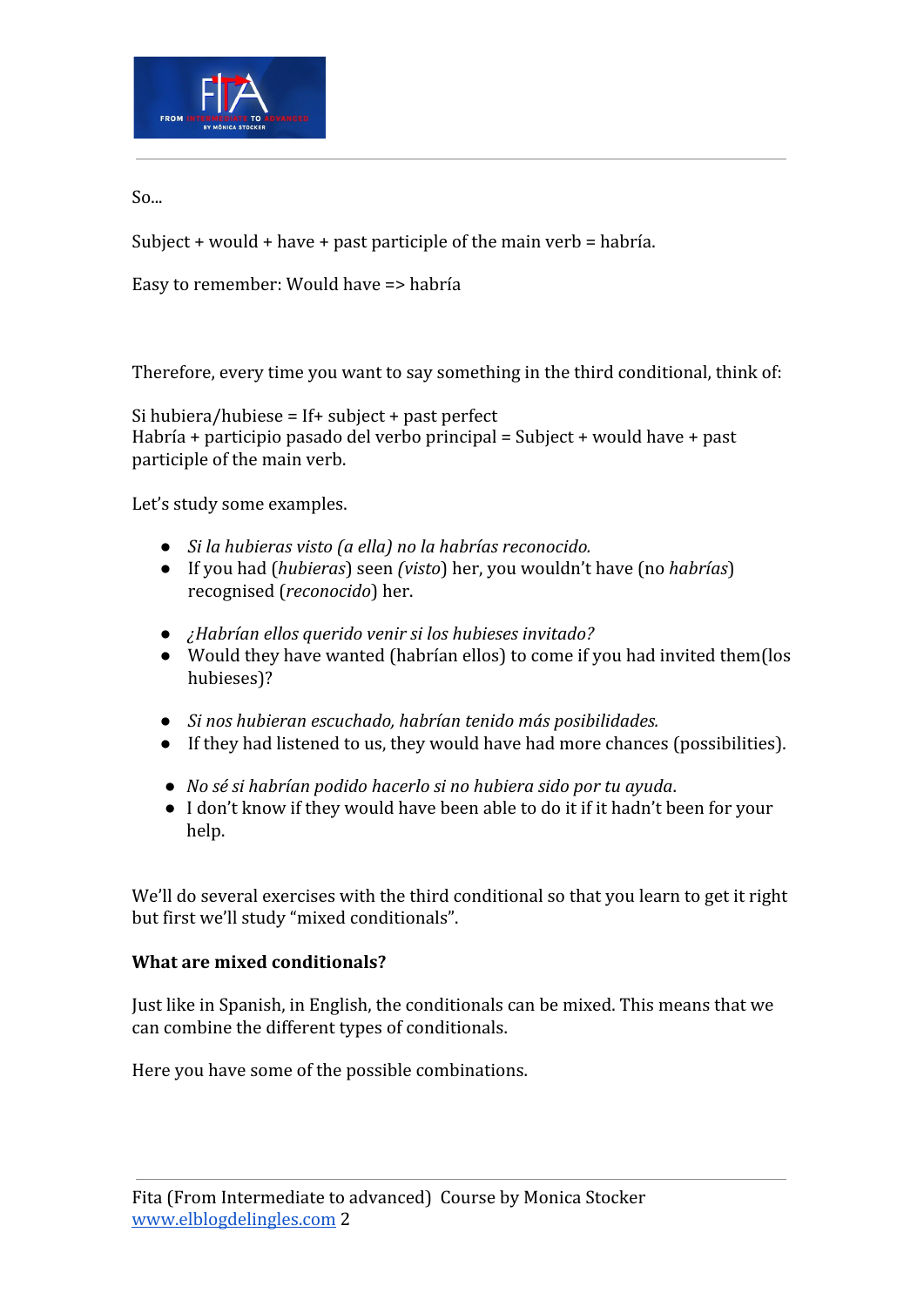

## **The Third and Second Conditional**

One of the most common mixed conditional sentences is the third combined with the second conditional.

**Note:** As you study these examples check whether you'll be able to say them correctly without having to resort to dictionaries or examples. If you think you cannot do it, then go one by one, trying to memorise the different structures and vocabulary.

For example:

● If you hadn't spent all that money (third conditional), you would be rich (second conditional).

Observe that the sentence with "if" is followed by the "past perfect", making it the third conditional. However, in the second part of the clause, we don't have the structure of the third conditional but rather the second: subject + would + verb in the infinitive.

In Spanish, we would say:

*● Si no hubieras gastado todo ese dinero serías rico.*

More examples:

- If she hadn't worked (Third conditional) so hard, she wouldn't be (Second conditional) sick now.
- *● Si no hubiese trabajado tan duro, no estaría enferma ahora.*
- If they hadn't lent us the money (Third conditional), we wouldn't be (Second conditional) here now.
- *● Si ellos no nos hubiesen prestado dinero, no estaríamos aquí ahora.*

As you study these examples, check whether you are able to say them correctly without having to resort to dictionaries or examples. If you don't think it's possible, then go one by one and try to memorise the different structures and vocabulary.

Let's see other possible combinations of mixed conditional sentences now.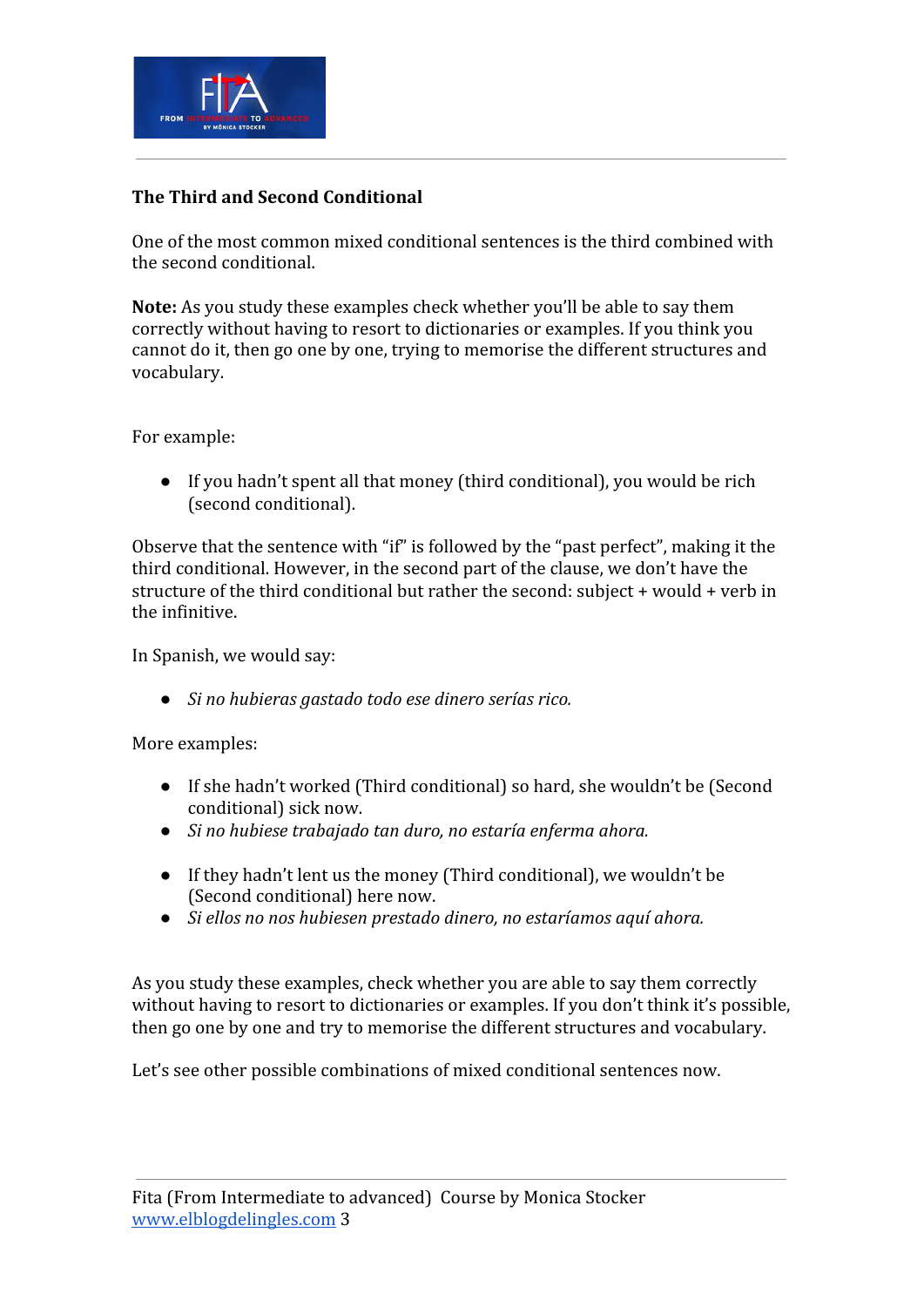

## **The Second and Third conditional**

In this case, the "if" part of the sentence uses the second conditional (verb in past tense), and the other part of the sentence goes in the third conditional. So, it is not just inverting the order of the conditional we just saw.

Let's see some examples:

- If she didn't have (Second conditional, remember the past tense after "if") so much money, she wouldn't have spent (Third conditional) a fortune on a car.
- *● Si no tuviese tanto dinero, no habría gastado una fortuna en un coche.*
- If he had more time (Second conditional), he would have helped you clean the house (Third conditional).
- *● Si él tuviese más tiempo, él te habría ayudado a limpiar la casa.*
- If I knew all about it (Second conditional), I wouldn't have bought (Third conditional) the book.
- *● Si yo supiese todo acerca de ello, no habría comprado el libro.*

## **Third and future conditional or present conditional**

- **●** If she had passed the final school exam (third conditional), she would now be studying (Future conditional) with us at the university.
- *● Si no hubiera aprobado el examen final del colegio, ella estaría estudiando con nosotros ahora.*

Notice we haven't mentioned "the future conditional" until now.

In fact, there is a slight change between the second conditional (also called "present conditional") and the future conditional. The only difference is that the main verb – in this case "to be studying" ends in the –ing form.

Compare:

- *●* She **would study** with us = *ella estudiaría con nosotros.*
- She **would be studying** with us = *ella estaría estudiando con nosotros.*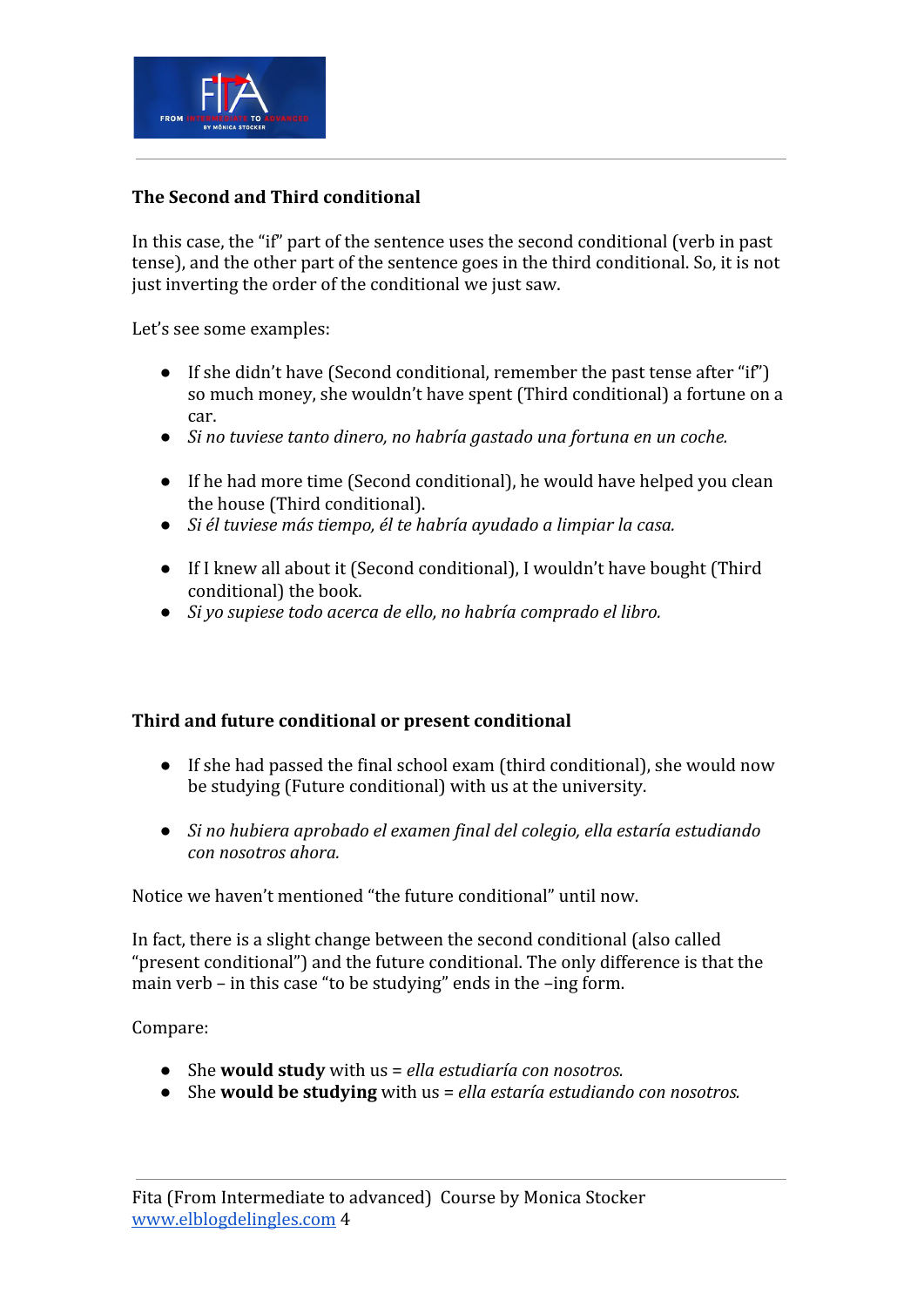

## **Second and Future conditional**

In this case, the "if clause", goes in the second conditional and the other clause in the future conditional.

Let's see some examples:

- If he knew English (second conditional), he wouldn't be going to take a course in Scotland next summer (future conditional).
- *● Si supiese inglés, no iría (no estaría yendo) a Escocia a hacer un curso el verano que viene.*
- *●* Would you be flying to Rome tomorrow (future conditional) if it weren't (second conditional) because of your Italian girlfriend?
- *● ¿Viajarías (estarías viajando) a Roma mañana si no fuera por tu novia italiana?*
- If I ate more today (second conditional), I would be going (future conditional) to the doctor tomorrow.
- *● Si comiese más hoy, mañana estaría yendo al médico.*

#### **Mastering the third conditional and mixed conditionals**

As I have explained above, in order to master the third conditional it's essential to know the equivalence between "hubiera/hubiese- habría" and the structure "if + subject + past perfect + subject + would + have + pp. of the main v. "

However, you can learn this structure just by using it many times, without having to memorise complex rules.

Regarding the mixed conditionals, it shouldn't be difficult for you to use the conditional sentences properly if you already know the basics: equivalence of conditional tenses between English and Spanish and the past participle of the verbs.

In the audiobook there aren't enough examples of the third and mixed conditionals, so we will study them with other examples.

**Remember:** Do not concentrate so much on learning the rules, concentrate instead on learning the structures by heart so that you can say all the conditional sentences without hesitating.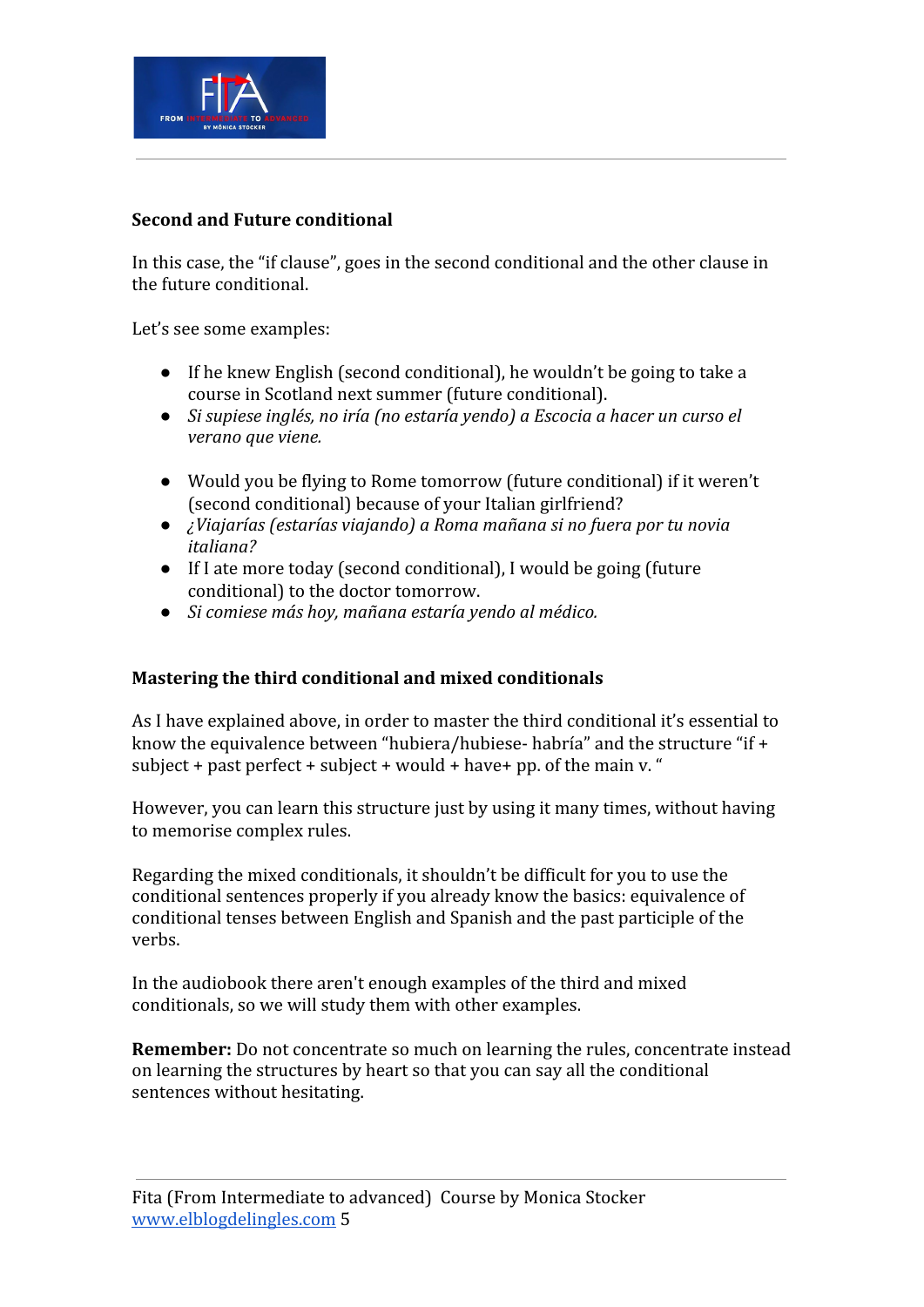

# Please, read them and repeat them aloud until you learn them by heart.

| Spanish                    | <b>English</b>             | <b>Phonetics</b>                                   | Approximate                  |
|----------------------------|----------------------------|----------------------------------------------------|------------------------------|
|                            |                            |                                                    | Pronunciation                |
| Si no te hubieras          | If you hadn't spent all    | If ju hædnt                                        | If iú hadn't sspent ol de    |
| gastado todo el            | the money, you             | spent oll ðə <sup>1</sup> m^ni                     | mani iu wudn't hav éni       |
| dinero, ahora no           | wouldn't have any          | ju <sup> </sup> wʊdnt həv                          | próblems                     |
| tendrías problemas.        | problems now.              | eni problamz                                       |                              |
|                            |                            | nao I                                              |                              |
| De haberlo sabido, no      | If I had known, I          | If $\frac{1}{2}$ at hed neon $\frac{1}{2}$         | If ái had nón, ái wudnt      |
| te habría llamado.         | wouldn't have called       | ai wodnt həy                                       | háv kóld iu                  |
|                            | you.                       | ko:ld ju                                           |                              |
| ¿Habrías hecho lo          | Would you have done        | wod ju hov d <sub>An</sub> do                      | Wud iu hav don de séim if    |
| mismo si ella no te lo     | the same if she hadn't     | seim if fi <sup>1</sup> hædnt                      | shi hadnt askt forit?        |
| hubiera pedido?            | asked for it?              | <sup>∣</sup> a∶skt fər īt∣                         |                              |
| Si ellos no te             | If they hadn't forgiven    | If del hædnt                                       | If déi hadnt fórgivn iu, shi |
| hubiesen perdonado,        | you, she wouldn't have     | fə <sup>l</sup> gıvn ju∣∫i                         | wudnt hav in'vaitid iu her   |
| ella no te habría          | invited you to her         | wodnt hav                                          | párti                        |
| invitado a su fiesta.      | party.                     | In valtid ju ha                                    |                              |
|                            |                            | <sup>∣</sup> pa∶ti∣                                |                              |
| ¿Sabes si ellos            | Do you know if they        | də ju nəv If <sup>1</sup> de I                     | Du iú nóu if déi wud háv     |
| habrían hecho lo           | would have done the        | wud həv d^n ðə                                     | dón de séim wúiz ass?        |
| mismo con nosotros?        | same with us?              | seim wið əz                                        |                              |
| ¿Habría él podido          | Would he have been         | wod hi həy bi'n                                    | Wud hi hav bin éibol tu      |
| hacerlo si no hubiese      | able to do it if it hadn't | <sup>i</sup> eībl, tə də īt īf                     | duit if it hádnt biin for iu |
| sido por tu ayuda?         | been for your help?        | It hædnt bi'n fa                                   | help?                        |
|                            |                            | jə help                                            |                              |
| Yo no lo habría            | I wouldn't have bought     | ai wodnt həv                                       | Ái wudnt háv botit if hi     |
| comprado si él no me       | it if he hadn't lent me    | bolt it if hi                                      | wudnt hav lentmi de          |
| hubiese prestado el        | the money                  | wodnt hav lent                                     | mani                         |
| dinero.                    |                            | $mi$ : ðə $\lfloor m$ Ani $\rfloor$                |                              |
| No habríamos ido de        | We wouldn't have gone      | wi wudnt həy gpn<br>pn <sup> </sup> hpləde 1 z 1 f | Wui wudnt hav gon on         |
| vacaciones si              | on holiday(s) if we'd      |                                                    | hóledeiss if wuid had tu     |
| hubiéramos tenido          | had to finish the project  | wid həd tə <sup>∣</sup> fını∫                      | fínish de pro'chet in        |
| que acabar el              | in September.              | ðə prə <sup>†</sup> dʒekt 1n                       | sep'tembe                    |
| proyecto en<br>septiembre. |                            | sep tembə                                          |                              |
| No estaríamos              | We wouldn't be living      | wi wodnt bi livin                                  | Wuí wudn't bi líving in      |
| viviendo en este lugar     | in this place if she       | In $\delta$ Is pleis If $\int$ i                   | dis pléis if shi hádnt       |
| si ella no lo hubiese      | hadn't recommended it.     | $\frac{1}{2}$ hædnt $\frac{1}{2}$                  | reko'mendit                  |
| recomendado.               |                            | <sub>  rekə</sub>   <sub>mend1d</sub> 1t           |                              |
| Si no fuera por su         | If it weren't for his      | If It w3'nt far Iz                                 | If it wuérent for iss        |
| (él) abuela, él no         | grandmother, he            | <sup>∣</sup> græn <sub>∣</sub> m∧ðə∣hi             | grándmader hi wudnt bi       |
| estaría yendo a París      | wouldn't be going to       | wodnt bi <sup>1</sup> gəvin                        | góing tu péris nau           |
| ahora.                     | Paris now.                 | to pæris nav                                       |                              |
| Ellos no habrían           | They wouldn't have         | <sup>1</sup> de1 <sup>1</sup> wudnt həy            | Déi wudn't háv sóuld der     |
| vendido su coche si        | sold their car if they     | səvid ðeə ka:r 1f                                  | kar if dei had nún dat déi   |
| hubieran sabido que        | had known (that) they      | <sup>I</sup> ðe I həd nəʊn ðət                     | wuér góing tu nidit          |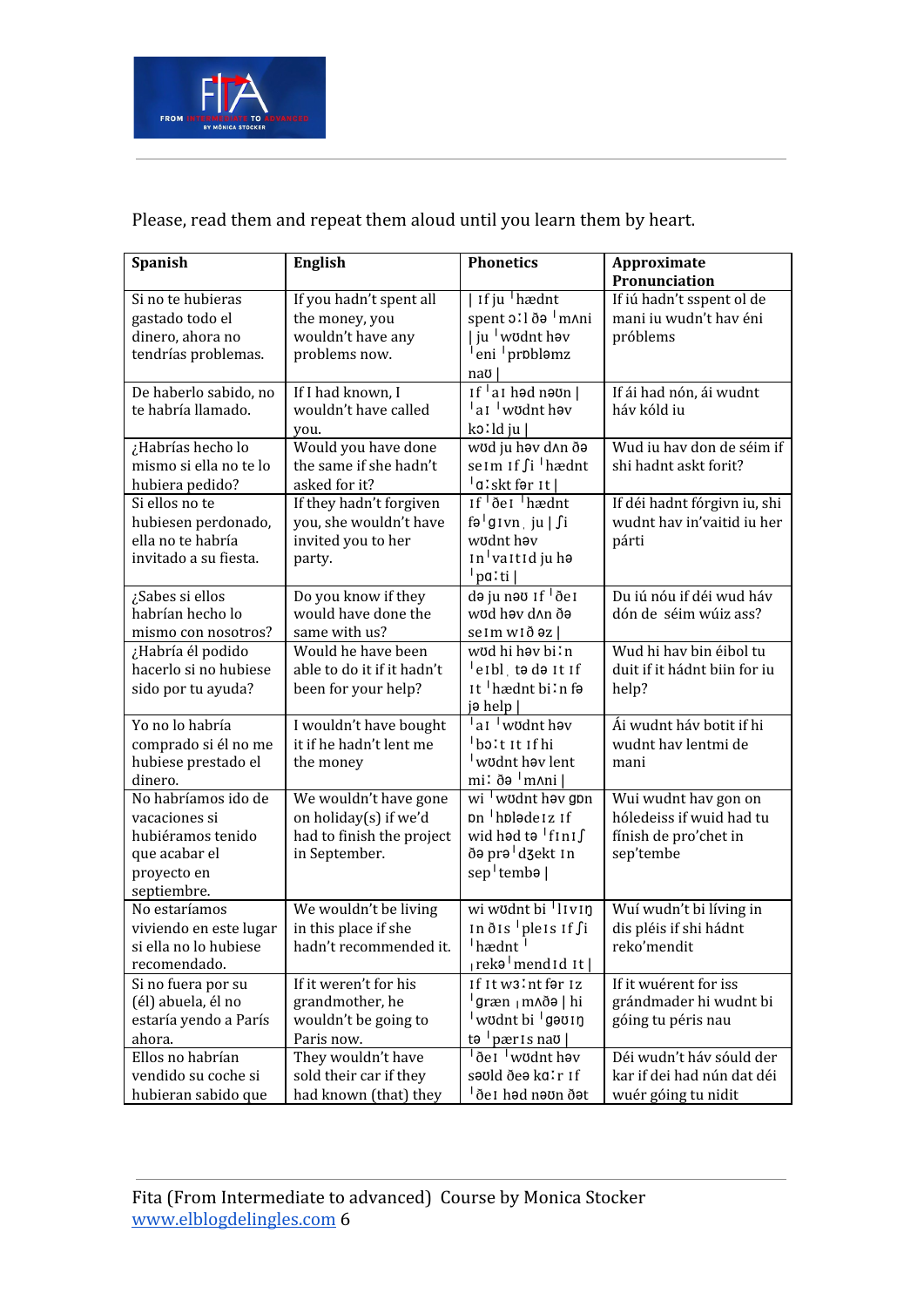

| lo iban a necesitar.                                                                                                     | were going to need it.                                                                                            | $\overline{\overline{6}}$ el wə $\overline{6}$ gə $\overline{0}$ ln tə<br>$ni'd$ It                                                                                                                                                                                          |                                                                                               |
|--------------------------------------------------------------------------------------------------------------------------|-------------------------------------------------------------------------------------------------------------------|------------------------------------------------------------------------------------------------------------------------------------------------------------------------------------------------------------------------------------------------------------------------------|-----------------------------------------------------------------------------------------------|
| ¿Cuántos de vosotros<br>habríais hecho lo que<br>ellos hicieron si no<br>hubieseis tenido la<br>información<br>correcta? | How many of you<br>would have done the<br>same thing that they<br>did if you hadn't had<br>the right information? | hao moni ov ju<br>wud həv d^n ðə<br>seim ðət <sup>1</sup> ðei did<br>If ju 'hædnt hod<br>ðə rait<br>$ $ Infə $ $ me I $\int$ n                                                                                                                                               | Hau méni of iu wud hav<br>don de séim dat déi did if<br>iu hándt had de ráit<br>ínformeishon? |
| No habríamos podido<br>reunirnos si ellos nos<br>lo hubieran<br>impedido.                                                | We wouldn't have been<br>able to meet if they had<br>prevented us from<br>meeting                                 | wi wodnt hav<br>bi'n 'eibl, to mi't<br>$If \,$ <sup>1</sup> $\delta$ e $I$ had<br>pri ventid az<br>from 'mi'tip                                                                                                                                                              | Wui wudn't hav bin éibol<br>tu mit if déi had<br>préventid ass fróm<br>míting.                |
| Si lo hubiera sabido,<br>no te lo habría<br>contado.                                                                     | If I had known, I<br>wouldn't have told you.                                                                      | If $\vert$ at had naon $\vert$<br>a <sub>I</sub> wodnt hav<br>təvid ju                                                                                                                                                                                                       | If ai had nóun ái wúdnt<br>háv tóul iu                                                        |
| No estaría yendo a la<br>playa si hubiera visto<br>el pronóstico del<br>tiempo.                                          | I wouldn't be going to<br>the beach if I had seen<br>the weather forecast.                                        | $\frac{1}{2}$ a lwodnt bi<br><sup>1</sup> gəʊɪŋ tə ðə bi∶t∫<br>If $\frac{1}{2}$ al həd $\frac{1}{2}$ si'n ðə<br>'weðə 'fɔːkɑːst∣                                                                                                                                             | Ái wudnt bi góing tu de<br>bich if ái had siin de<br>wuéder fórekast                          |
| Si hubieran perdido<br>el partido, no estarían<br>tan contentos.                                                         | If they had lost the<br>match they wouldn't be<br>so happy.                                                       | If ae I had lpst da<br>mæt∫ <sup> </sup> ðe1 <sup> </sup> w∪dnt<br>bi sau hæpi                                                                                                                                                                                               | If déi had lost de mátch<br>déi wudn't bi sóu hápi                                            |
| Si no se te hubiese<br>olvidado el cuaderno,<br>podríamos haber<br>revisado tus deberes.                                 | If you hadn't forgotten<br>the notebook, we could<br>have checked your<br>homework                                | If ju hædnt<br>fə <sup>1</sup> gptn õə<br>nəvtbvk   wi kəd<br>həv t∫ekt jə<br>$ $ hə $v$ mw $3$ : $k$                                                                                                                                                                        | If iu hándnt for'gaten dé<br>nóutbuk wui kud hav<br>chekt iór hóumwuerk                       |
| No habría dormido<br>tan bien, si no<br>hubiese hecho<br>ejercicio antes de<br>irme a dormir.                            | I wouldn't have slept so<br>well if I hadn't done<br>some exercise before<br>going to bed.                        | $\frac{1}{2}$ a I wodnt həy<br>slept sow wel 1f<br>a <sub>I</sub> hædnt d^n<br>səm <sup>1</sup> eksəsa iz<br>bi fo: I gavin ta<br>bed                                                                                                                                        | Ai wudnt hav slept sou<br>wuel if ái hadnt don sam<br>eksersaiss bífor góing tu<br>bed        |
| Si ella no me lo<br>hubiera dado, ahora<br>estaríamos yendo a<br>su casa.                                                | If she hadn't given it to<br>me, we would now be<br>going to her house.                                           | If $\int$ i $\int$ hædnt g $\int$ i vn<br>It to mi!   wi wod<br>nao bi <sup>1</sup> gəo in tə hə<br><sup>1</sup> haʊs                                                                                                                                                        | If shi handnt givnit tu mi,<br>wui wud náu bi góing tú<br>her háus                            |
| No creería nada, si no<br>lo hubiese visto con<br>mis propios ojos.                                                      | I wouldn't believe<br>anything if I hadn't<br>seen it with my own<br>eyes.                                        | a <sub>I</sub> wodnt<br>$\mathbf{b}$ i $\mathbf{b}$ i $\mathbf{b}$ i $\mathbf{b}$ i $\mathbf{b}$ i $\mathbf{b}$ i $\mathbf{b}$ i $\mathbf{b}$ i $\mathbf{b}$ i $\mathbf{b}$<br>$\frac{1}{2}$ ai $\frac{1}{2}$ hædnt $\frac{1}{2}$ si:n<br>It wið mai oun<br>a <sub>I</sub> z | Ái wudnt bi'liv énizing if<br>ái handn't sin it wuiz<br>máin óun áiss                         |
| ¿Habría sido tan<br>fantástico el final, si<br>él no hubiese estado<br>allí?                                             | Would the end have<br>been so fantastic if he<br>hadn't been there?                                               | wod ði end hav<br>bi:n seu<br>fæn <sup>1</sup> tæstik if hi<br>'hædnt bi∶n ðeə                                                                                                                                                                                               | Wud di end hav bin sóu<br>fan'tastik if hándt bin<br>der?                                     |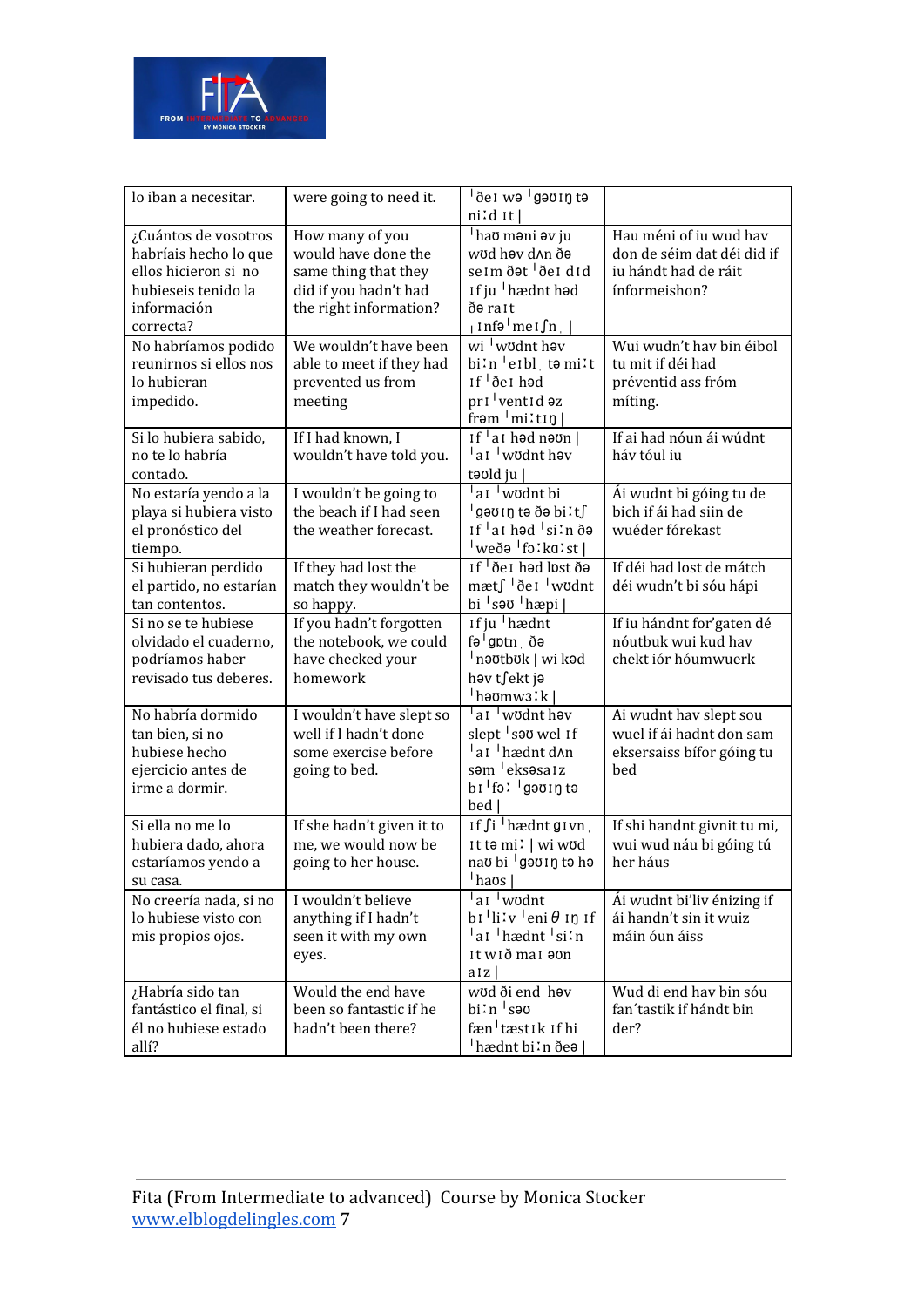

## **To sum up:**

## **Third Conditional**

One easy way to remember the third conditional is to think that:

"Si hubiera/hubiese + main verb in the past participle" is equal to "if + subject PAST PERFECT + main verb in the past participle.

Example: *Si yo lo hubiera visto* = If I had seen it.

And,

"Habría + main verb in the past participle" is equal to "subject + WOULD + HAVE + main verb in the past participle."

Example: Yo *lo habría comprado* = I would have bought it.

-*Si yo lo hubiera visto, lo habría comprado*. If I had seen it, I would have bought it.

### **Mixed conditional**

Mixed conditional sentences combined different types of conditionals.

For example, the second and third conditional.

-If she didn't have a house (second conditional), she wouldn't have invested (third conditional) in a new business.

**REMEMBER:** Rather than studying many rules, it's better to know how to say them correctly by understanding the correspondence between the Spanish and the English conditional.

**Homework**